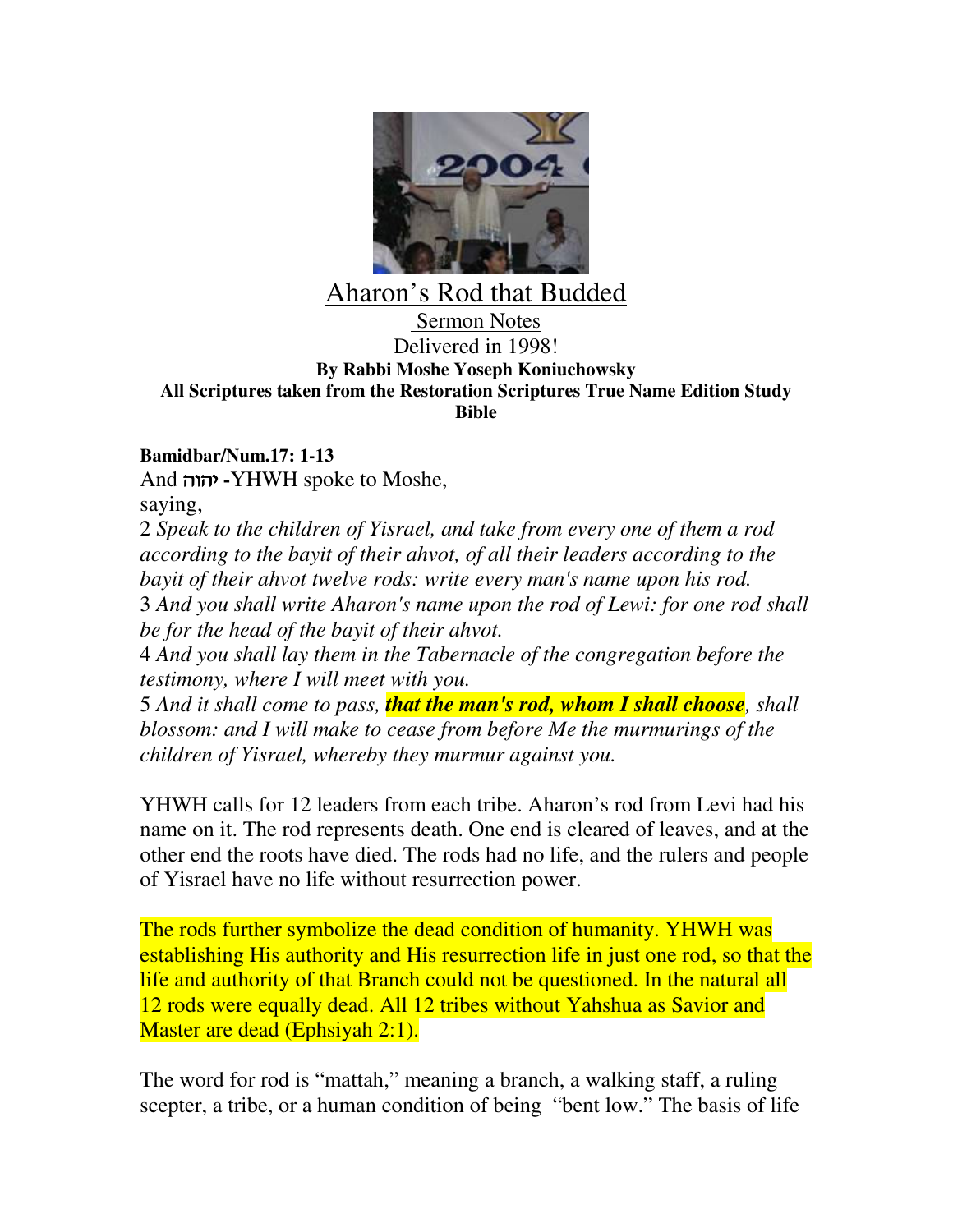and ministry in Yahshua is HIS resurrection life and power! Romiyah 5:9-10 We are justified by His BLOOD, but actually and more literally SAVED BY HIS LIFE!

Aharon's rod budded; this budding was a conclusive sign to the rebellious in the camp that Aharon and Moshe walked in the resurrection power and life, which is the basis for true ministry of any kind.

Victorious ministry comes not from the individual (rods) but from the resurrection power placed upon it by YHWH. Bamidbar 17: 9- Moshe displays the deadness of their leadership to the 11 leaders. Bamidbar 17:10 tells us that this "Aharon mattah" (rod of Aharon), was to be kept as an everlasting memorial of YAH's resurrection ability as well as a seal of Moshe and Aharon's authority and as a warning against future rebellion.

When YAH causes our rods' to blossom and gives us a "life imparting" ministry" it is by chesed/grace alone. It is His doing alone. We must be in awe and humility. The ministry YAH has given you should humble you to focus on His choice to select and elect you, and not on your rod that was as dead as all others. Aharon served not in the power of the rod, but in the power of its sprouting and budding. The believer is to bear not just a manifestation of YHWH, but many, as seen in verse 8's description of blossoms, and almonds.

Fruitful lives for YHWH are a sign to rebels both in and outside the house of emunah/faith, as it testifies either of their slothfulness or their enemy status before YHWH! That's why the more creative fruit you bear through changed blossoming lives, the more the rebels IN and out the camp will hate you, as they see their cycle of their own futility, in the wake of your journey from glory to glory!! Yahshua said the world [carnal worldly believers and non believers] WILL hate you even as it hated and still hate me!

The rod indicates man's position. The budding indicates YAH's resurrection chayim/life. To be a rod that buds, you and I must pass through daily death to daily resurrection empowerment (Mattityahu/Matt.10: 38). When others see your rod bud and bear fruit in kingdom life they will have nothing to say against Yahweh. Your flow of power will result in others declaring: "We are dead rods bent downward on death. We need life for ministry and we need true ministry for true authority!" Ministry and authority is based on a sprouting chayim, not eloquence, charisma, appearance, or salesmanship.